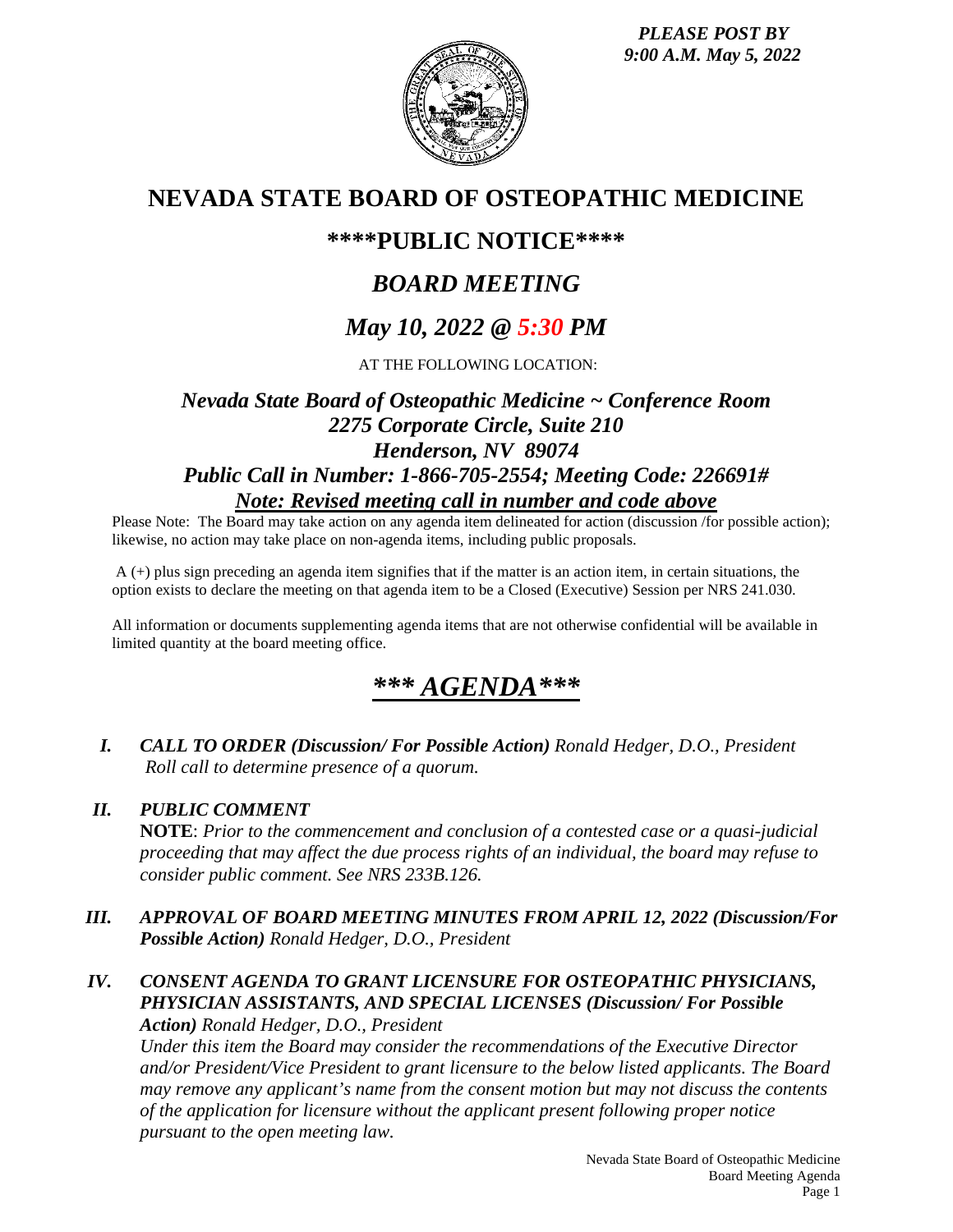### *Osteopathic Physician Name Specialty*

*Daryl Callahan, D.O. Family Medicine Matthew Gray, D.O. Anesthesiology David Ho, D.O. Radiology, Diagnostic Ngoc-Tram Huynh, D.O. Family Medicine Chad Jensen, D.O. Anesthesiology Christopher King, D.O. Internal Medicine Nathan Lowe, D.O. Family Medicine Natalia McGrew, D.O. Family Medicine Qazi Mohsin, D.O. Internal Medicine Cheryl Niblo, D.O. Pathology, Forensic Kushal Patel, D.O. Internal Medicine Leonard Scarpinato, D.O. Internal Medicine Jessica Tullington, D.O. General Surgery Eric Tung, D.O. Psychiatry Inna Yaskin, D.O. Internal Medicine* 

*Erika Arizabal, PA-C Active-Not Working Janice Jaene Bautista, PA-C Charles Weintz, D.O. Lena Burk, PA-C Active-Not Working Steven Evans, PA-C Jawad Jilani, D.O. Maria Vera Leon, PA-C Trent Leavitt, DO Starlita Moss, PA-C Travis Snyder, D.O. Nicole Nelson, PA-C Jawad Jilani, D.O. Sandy Peng, PA-C Active-Not Working Taylor Scott, PA-C Michael Allen, D.O. Nyat Tewolde, PA-C Michael Lemon, D.O. Christy Waters, PA-C Active-Not Working* 

*Effective 07/01/2022 Special Licenses NRS.633.411: Dana De Kruyf, D.O. UNLV – General Surgery* 

*Marie Hewett, D.O. Physical Medicine & Rehabilitation Seema Khurana, D.O. Physical Medicine & Rehabilitation Hunter Vincent, D.O. Physical Medicine & Rehabilitation Stephanie Yagi, D.O. Pathology, Anatomic/Clinical* 

### *Physician Assistant Supervising Physician*

*V. +CONSIDERATION/APPROVAL OF SETTLEMENT AGREEMENT AND ORDER REGARDING ROBERT MERRILL, D.O., (Discussion/For Possible Action) (Board may go into closed* session *pursuant to NRS 241.030 to move to a closed session because the discussion will have to do with this applicant's character, alleged misconduct, professional competence, or similar items). Ronald Hedger, D.O., President* 

### *VI. CONSIDERATION/ APPROVAL OF PROCESS TO HIRE EXECUTIVE DIRECTOR, (Discussion/ForPossible Action) Ronald Hedger, D.O., President*

### *VII. EXECUTIVE DIRECTOR'S REPORT*

- *a. Financial Statements*
- *b. Licensing*
- *c. Comments*